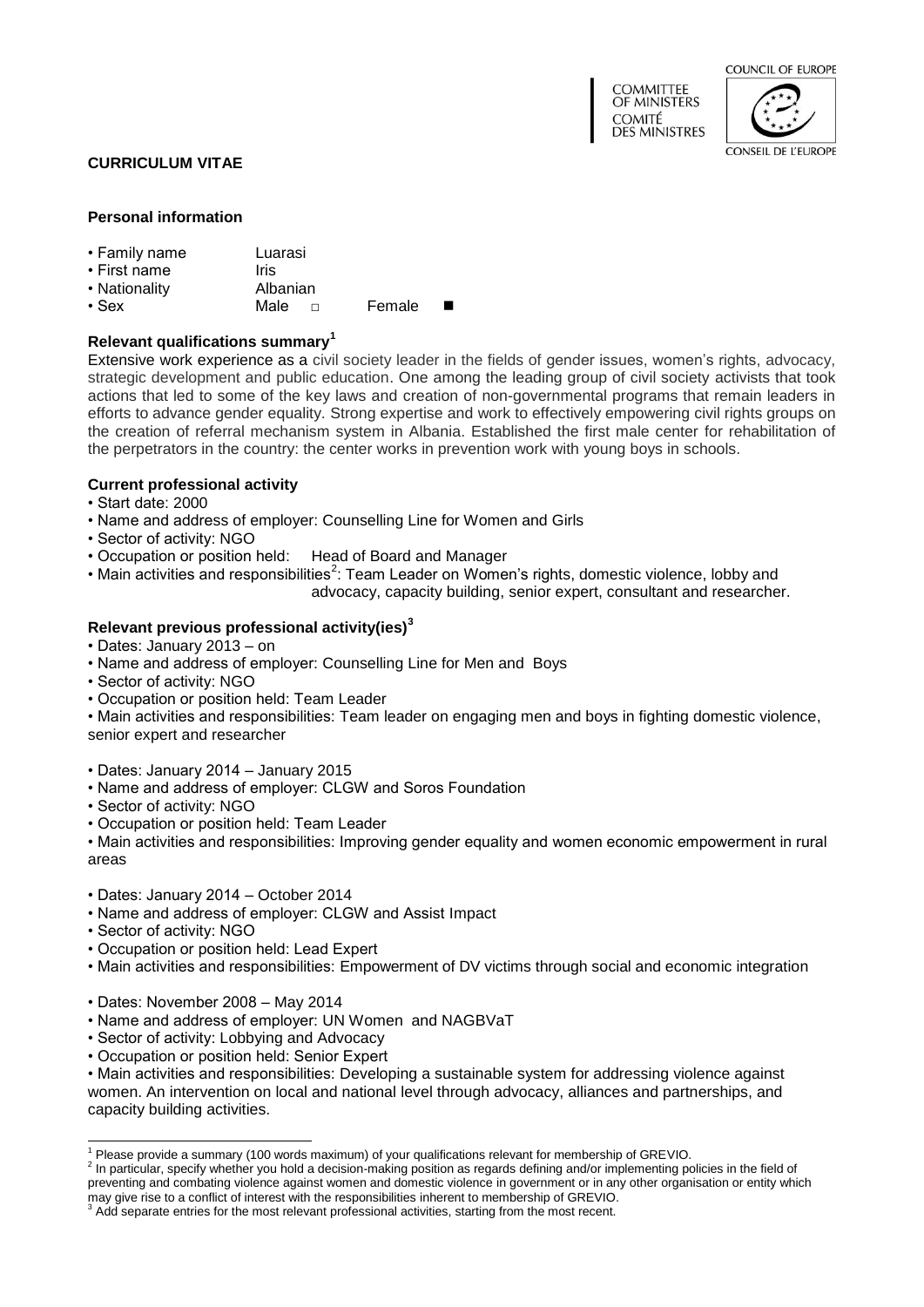- Dates: February 2013 December 2013
- Name and address of employer: CLWG and SIPU/SIDA
- Sector of activity: NGO
- Occupation or position held: Team Leader

• Main activities and responsibilities: Preparing a study for victims of domestic violence and sexual assaults in Albania

- Dates: February 2012 July 2013
- Name and address of employer: GADC and European Commission in Albania
- Sector of activity: European Integration
- Occupation or position held: Lead Expert

• Main activities and responsibilities: Women empowerment: Building capacities to improve access economic opportunities with a special focus to victims of domestic violence

- Dates: November 2012 February 2013
- Name and address of employer: UNICEF
- Sector of activity: Media
- Occupation or position held: Senior Expert
- Main activities and responsibilities: Audience research and evalution of the Roma TV program
- Dates: January 2011 October 2012
- Name and address of employer: Soros Foundation, New York
- Sector of activity: NGO
- Occupation or position held: Project Manager

• Main activities and responsibilities: Leading a team composed from 13 organizations (service providers) "Strengthening service delivery for survivors of gender-based violence in Albania". Enable Albanian women and girls victims of violence and those at risk to receive essential support and services, mitigating the effects of the current economic crisis resulting in a dearth of funding while the incidence of domestic violence is on rise.

• Dates: November 2010 – December 2010

- Name and address of employer: UNFPA
- Sector of activity: Education and Awareness
- Occupation or position held: Lead Expert

• Main activities and responsibilities: "Know your rights" education and awareness campaign tools with schools and community on gender equality, domestic violence and protection from HIV/AIDS at the national level.

- Dates: February 2010 January 2011
- Name and address of employer: US Embassy
- Sector of activity: Capacity Building and Assessment
- Occupation or position held: Project Manager

• Main activities and responsibilities: Implementation of the project "Break the silence - It's time to talk about it" Empowerment of Violence against Women victims and those at risk, as well as of those who support them, to not suffer in silence, but seek help.

- Dates: December 30, 2009 October 31, 2010
- Name and address of employer: Swiss Cooperation
- Sector of activity: Policy Research
- Occupation or position held: Team Leader
- Main activities and responsibilities: Designing strategies for lobbying women's rights as human rights
- Dates: September 10, 2007 October 31, 2009
- Name and address of employer: UNIFEM
- Sector of activity: Capacity Building
- Occupation or position held: Senior expert

• Main activities and responsibilities: Training and technical assistance for public and private stakeholders, including social partners and NGOs, in implementing the new law against domestic violence in Albania

- Dates: April 2007 April 2011
- Name and address of employer: IAMANEH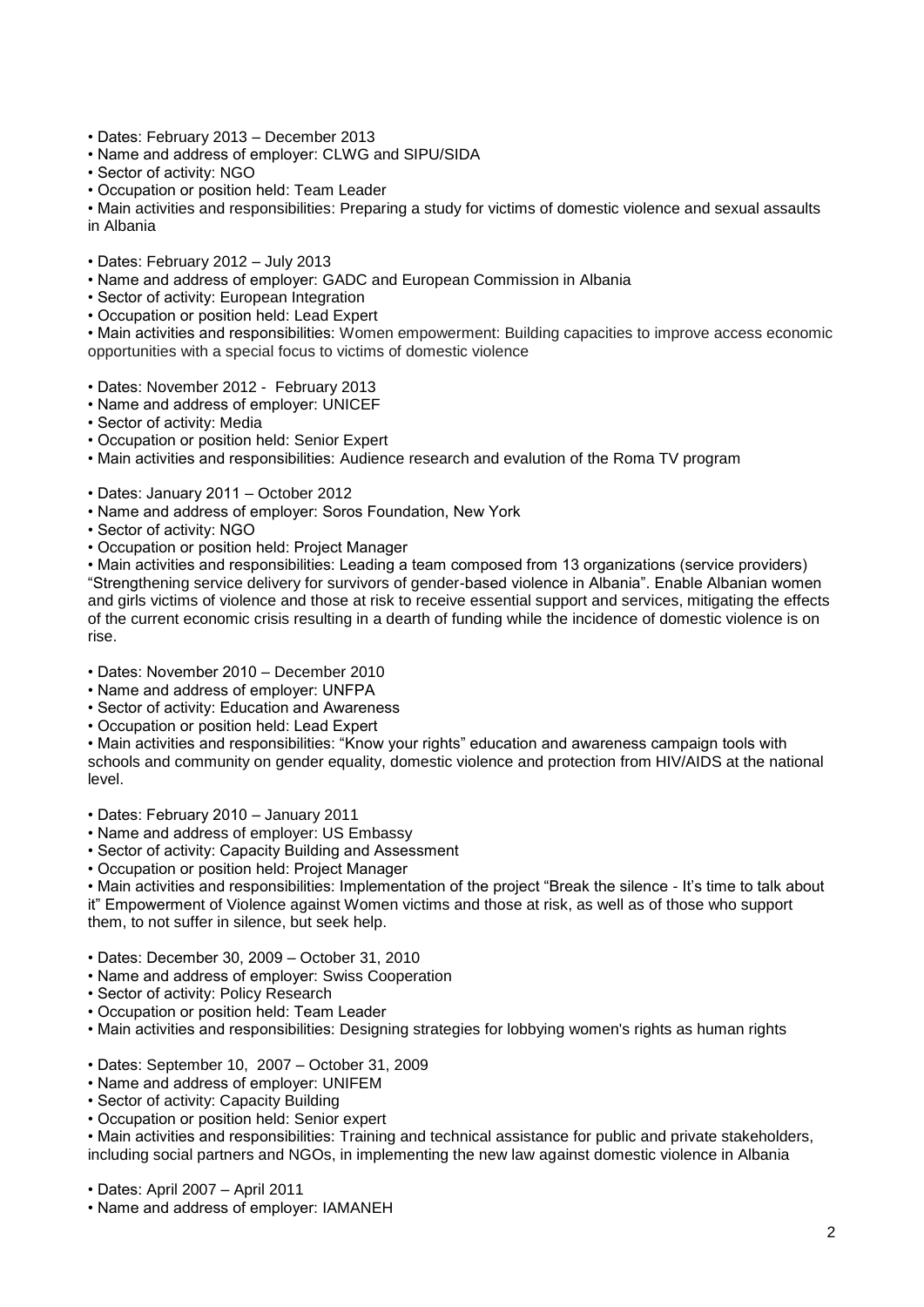• Sector of activity: Service delivery

• Occupation or position held: Project Manager

• Main activities and responsibilities: Support the abused women and girls to get professional help and promote competence with capacity building for the stakeholders on effective implementation of the National Strategy and Action Plan against domestic violence in combating violence against women.

- Dates: October 2009 July 2010
- Name and address of employer: France Cooperation Internationale
- Sector of activity: European Integrations
- Occupation or position held: Local Expert and Consultant

• Main activities and responsibilities: "Enhancing the professional capacities of Albanian journalists to monitor the government's management of the Association and Stabilization process and European Integration.

- Dates: October 2007 May 2008
- Name and address of employer: Amnesty International Germany
- Sector of activity: Capacity Building
- Occupation or position held: Senior Expert

• Main activities and responsibilities: Help and support for abused women and those risked from trafficking in urban and rural areas. Improving anti-trafficking coordinated response in country and regional level

- Dates: September 2007 November 2007
- Name and address of employer: Soros Foundation Albania
- Sector of activity: Training
- Occupation or position held: Senior Expert
- Main activities and responsibilities: Women empowerment and their increased role in local governance
- Dates: October 01, 2007 December 30, 2007
- Name and address of employer: World Bank
- Sector of activity: Awareness
- Occupation or position held: Consultant

• Main activities and responsibilities: Women participation in local radio programs discussing issues that concern them: education, corruption, poverty, unemployment, domestic violence and trafficking

- Dates: December 2006 May 2007
- Name and address of employer: Royal Netherlands Embassy
- Sector of activity: Trainings and Workshop
- Occupation or position held: Team Leader

• Main activities and responsibilities: Reducing women poverty and help them thrive from abusive relationships. Assist women in securing the tools that offer a way out, including job training, information on labor laws and rights, credit, and access to land and water.

- Dates: January 2006 December 2006
- Name and address of employer: Global Fund for Women
- Sector of activity: Capacity Building and Service Delivery
- Occupation or position held: Team Leader

• Main activities and responsibilities: Support the work of the Counseling Center for Women and Girls, the only hotline and support center for abused women in Tirana established in 1996 and a leading advocacy organization in Albania

- Dates: January 2005 June 2005
- Name and address of employer: Amnesty International Switzerland
- Sector of activity: Assessment
- Occupation or position held: Consultant

• Main activities and responsibilities: Contributing to the process of increasing the effectiveness of government and civil society efforts towards implementation of gender equality commitments by using MDGs as a conceptual framework for mainstreaming gender into national socio-economic program.

- Dates: May 2005 September 2005
- Name and address of employer: Royal Netherlands Embassy
- Sector of activity: Media
- Occupation or position held: Consultant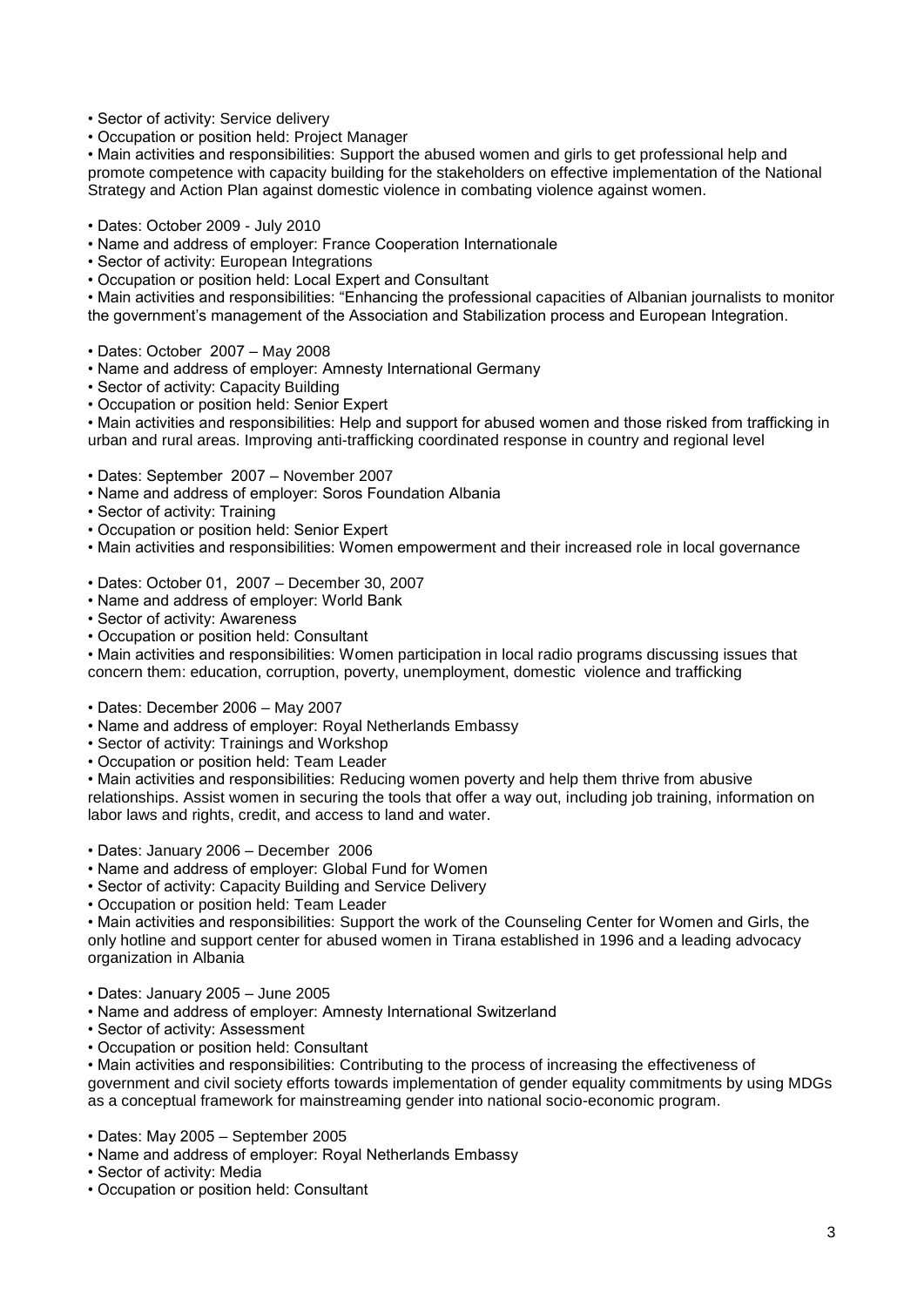• Main activities and responsibilities: Promoting Civil Society and Citizenship Participation through Media and Women Lobbyist.

- Dates: January 2003 June 2003
- Name and address of employer: UNDP Albania
- Sector of activity: Research
- Occupation or position held: Lead Expert

• Main activities and responsibilities: Developing a strategy for women in decision-making and political process.

- Dates: January 2003 June 2003
- Name and address of employer: Soros Foundation, New York
- Sector of activity: Research
- Occupation or position held: Evaluator and Consultant

• Main activities and responsibilities: Monitoring and Evaluating the Women's Programs at Soros Foundation Albania

#### **Relevant additional responsibilities<sup>4</sup>**

- Dates: 1995-on
- Name and address of organisation/body: Department of Journalism and Communication, Tirana University
- Sector of activity: Public University
- Position held: Lecturer
- Main activities and responsibilities: Lecturer of Media Management, and European Institutions
- Dates: September 2004 June, 2006
- Name and address of organisation/body: SEENAPB
- Sector of activity: Media
- Position held: President of SEENAPB

• Main activities and responsibilities: Managing the Radio Networks of 400 radio stations throughout South East Europe

- Dates: March 15, 2003 February 28, 2004
- Name and address of organisation/body: Albanian Council of Ministers
- Sector of activity: Central Government
- Position held: Director

• Main activities and responsibilities: Managing Information Sector, Public Relations Office and the Office of Media Monitoring and Analyzing

## **Education/training<sup>5</sup>**

- Dates: 2009 2014
- Title of qualification awarded: PhD
- Principal subjects/occupational skills covered: Impact of Albanian Press during 1921-1924 historic events
- Name and type of organisation: Faculty of History and Philology, Tirana University
- Dates: February 2009
- Title of qualification awarded: Docent
- Principal subjects/occupational skills covered: Media and Women's Rights
- Name and type of organisation: Faculty of History and Philology, Tirana University
- Dates: 2003 2005
- Title of qualification awarded: Master Degree of Arts in European Studies
- Principal subjects/occupational skills covered: European Studies
- Name and type of organisation: Postgraduate school of European Studies

• Dates: 1991 - 1995

1

• Title of qualification awarded: Bachelor in Linguistic and Literature (Golden Medal)

<sup>&</sup>lt;sup>4</sup> Add separate entries for the most relevant responsibilities outside your principal professional activity, starting from the most recent.

<sup>&</sup>lt;sup>5</sup> Add separate entries for the most relevant courses you have completed, starting from the most recent.